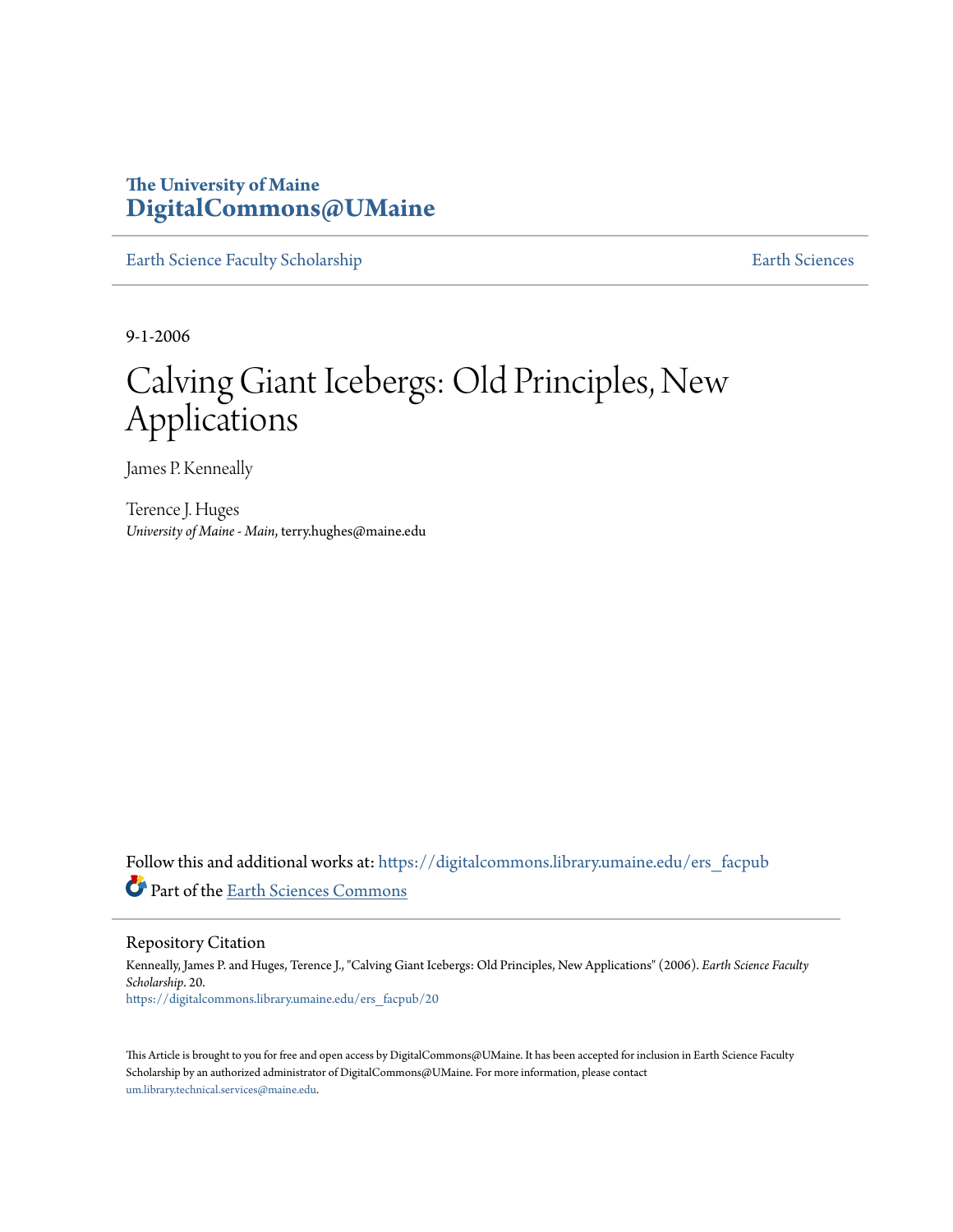# **Calving giant icebergs: old principles, new applications**

**J.P. KENNEALLY1, 2 and T. HUGHES2, 3**

*1 Department of Physics, University of Maine, Orono, ME 04469-57790, USA 2 Climate Change Institute, University of Maine, Orono, ME 04469-57790, USA 3 Department of Earth Sciences, University of Maine, Orono, ME 04469-57790, USA*

**Abstract:** Earth-orbiting satellites can now monitor calving of large icebergs from ice shelves bordering the marine West Antarctic Ice Sheet, and recent calving events have stimulated interest in calving mechanisms. To advance this interest pioneering work in brittle and ductile fracture mechanics is reviewed, leading to a new application to calving of giant icebergs from Antarctic ice shelves. The aim is to view iceberg calving as more than terminal events for Antarctic ice when glaciologists lose interest. Instead calving launches Antarctic ice into the larger dynamic system of Earth's climate machine. This encourages a holistic approach to glaciology.

Received 10 May 2005, accepted 11 January 2006

**Key words:** climate, glaciology**,** West Antarctic Ice Sheet

## **Introduction**

In the last three decades, major calving events shown in Fig. 1 have taken place in the large ice shelves that form when the marine West Antarctic Ice Sheet, grounded up to 2.5 km below sea level, becomes afloat in deep water around its northern, eastern, and western perimeter. These events began inauspiciously in 1989 with complete disintegration of the small Wordie Ice Shelf on the west side of the Antarctic Peninsula (Doake & Vaughan 1991) followed by partial disintegration of George VI Ice Shelf in 1995 and Wilkins Ice Shelf in 1998 (Scambos *et al.* 2000). Disintegration of the much larger Larsen Ice Shelf on the east side of the Antarctic Peninsula began in 1995 (Rott *et al*. 1996) and has been propagating southward, with the central portion disintegrating catastrophically within days during 2002, and the remaining portion now showing early signs of disintegration (De Angelis & Skvarca 2003). The largest calving events have been from the huge ice shelves on the eastern and western flanks of the West Antarctic Ice Sheet. Enormous icebergs calved from the Filchner Ice Shelf north of the Grand Chasms in 1986 (Ferrigno & Gould 1987), from the Ronne Ice Shelf in 2002, as predicted by Rignot & MacAyeal (1998), and from the Ross Ice Shelf in 1987 (Keys *et al*. 1998), in 2000, and in 2002, as predicted by Lazzara *et al*. (1999). In the Amundsen Sea sector, Thwaites Iceberg Tongue, 100 km long, was released from its moorings in 1986 (Lucchitta *et al*. 1994). The floating tongues of both Thwaites Glacier and Pine Island Glacier calved in 2002 (Rabus *et al*. 2003).

These calving events have occurred at a time when rapid melting rates have been observed on Antarctic ice shelves (Scambos *et al*. 2000), especially bottom melting (Rignot & Jacobs 2002), often associated with rapid retreat of ice-shelf grounding lines (Rignot 1998a, 1998b, 2001, 2002, Thomas *et al*. 1998, Bindschadler & Vornberger 1998) and

downdraw of interior ice (Bindschadler 1997, 1998, Shepherd *et al*. 2001, Zwally *et al*. 2002, De Angelis & Skvarca 2003). These observations link large-scale calving to long-term instability of the West Antarctic Ice Sheet (Conway *et al*. 1999) that may point to substantial gravitational collapse and a rise in sea level of up to 5 m, perhaps in this century (Mercer 1978, Thomas *et al*. 1979, Hughes 1981). Climatic changes may take place as these giant icebergs enter the Southern Ocean and melt by extracting heat from the CircumAntarctic Current (Anderson 1999, fig. 1.21).



**Fig. 1.** Location map showing calved regions from ice shelves in West Antarctica since 1985. Black regions have calved.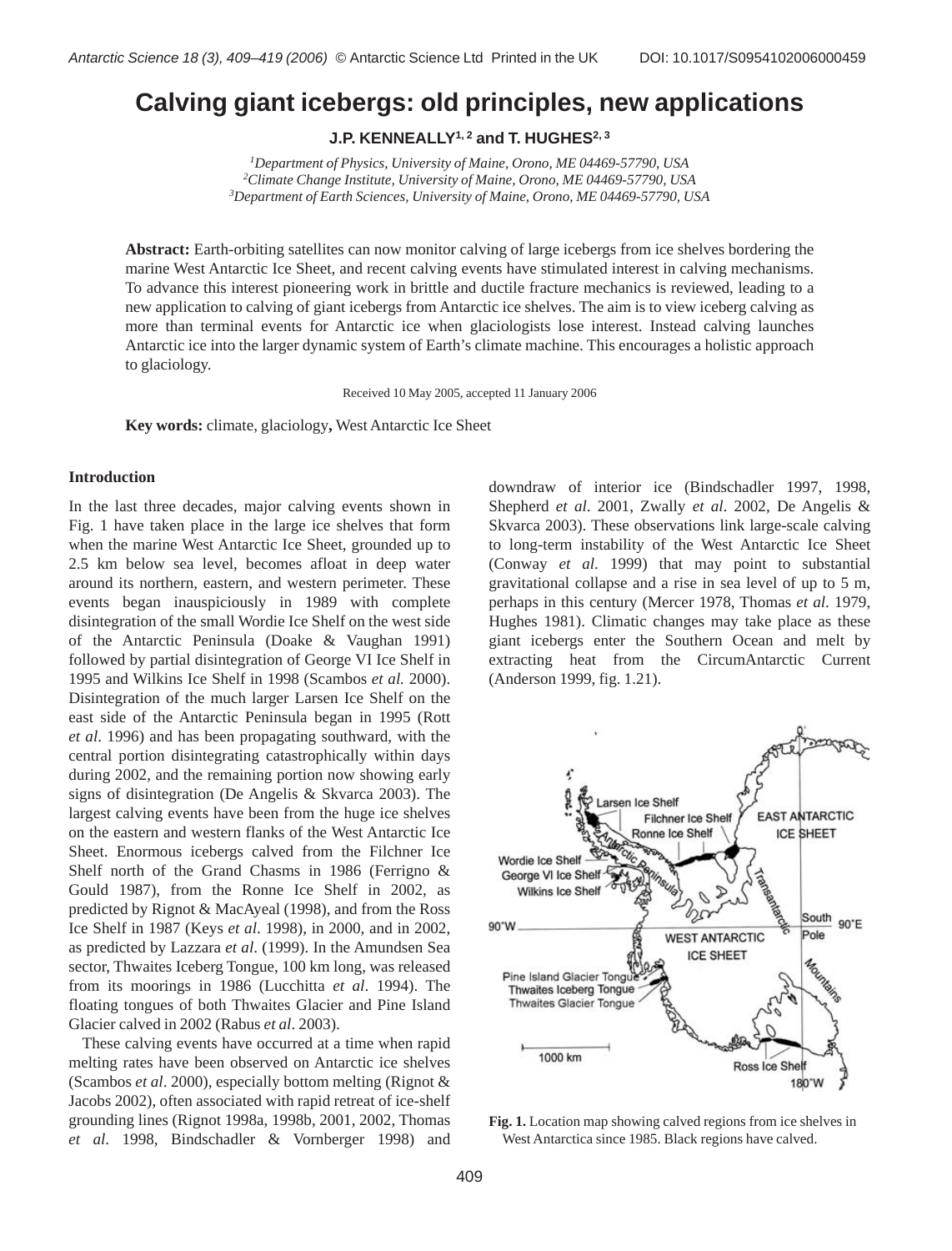Glaciological studies of icebergs calving from ice shelves began with a theoretical investigation of the stress field at the calving front (Reeh 1968). Nye (1957), Smith (1976), and Weertman (1977) studied the depth and spacing of surface crevasses, including deeper penetration when water enters crevasses (Weertman 1973). Weertman (1980) then showed that water-filled bottom crevasses can fracture most of the thickness of ice shelves. Vaughan (1993) applied yielding criteria to surface strain rates and Van der Veen (1998a, 1998b) applied principles of fracture mechanics to these studies. Rist *et al*. (1999, 2002) introduced a new analysis of fracture mechanics and applied it to calculating the stress field on the Ronne Ice Shelf in Antarctica, using the finite-element model of ice-shelf dynamics developed by MacAyeal & Thomas (1982). Published field data controlled the model, with experimental determinations of fracture toughness in ice determined by Rist *et al*. (1996), using techniques in rock mechanics. Satellite images of crevasse fields were used to compare with stress fields and crevasse patterns generated by the model. Most recently, MacAyeal *et al*. (2003) have presented a theory to show how closely spaced water-filled crevasses is leading to catastrophic disintegration of the Larsen Ice Shelf.

None of these studies addresses the problem of how giant icebergs are released from Antarctic ice shelves, yet they contain the essential elements for a solution to this problem. Simply stated, the problem consists in linking three types of crack propagation in ice. The first type is propagation of surface or basal crevasses that are transverse to ice flow near the calving front. These crevasses can be hundreds of kilometers long. They propagate laterally with little or no increase in depth, so the ice overburden pressure is not a critical variable in determining the speed or length of their propagation. The second type is propagation of surface or basal crevasses that are parallel to ice flow near the calving front. These crevasses typically open when the calving front extends beyond an embayment or basal pinning points that confined the ice shelf laterally, so it can spread by both longitudinal and transverse extension. Then longitudinal crevasses open at the calving front and migrate backward to intersect the long transverse crevasses. Alternatively, shear crevasses opening at 45 degrees to the calving front and to sidewalls of the ice-shelf embayment can rotate to a longitudinal orientation in simple shear and migrate back to intersect the long transverse crevasses. The third type of crevasse propagation is vertically downward from the top surface or vertically upward from the bottom surface. Downward propagation will encounter increasing pressure from the ice overburden, unless surface meltwater fills the top crevasses, whereas the ice overburden pressure is always exceeded by water pressure in bottom crevasses that propagate upward, until they reach sea level. Giant Antarctic icebergs calve when all three types of crevasse propagation intersect through the whole ice thickness. A first step toward the goal of treating all three types of

crevasses holistically is taken here. Our approach combines earlier work for brittle and ductile fracture.

## **Pioneering work in brittle fracture**

Griffith (1920, 1924) expanded upon previous work in elasticity by Inglis (1913) to determine the factors that control brittle fracture in solids. The initial step was a study of the stress field around an elliptical flaw contained within a solid, subjected to far-field stresses that acted perpendicular to the major axis of the ellipse. The ellipse corresponds to a transverse crevasse, and a half-ellipse corresponds to longitudinal crevasses extending to the calving front and to vertical propagation of both types of crevasses. The Inglis elastic fracture solution to this problem relates applied tensile stress  $\sigma$  to yield stress  $\sigma_y$  of the material and geometric properties of the elliptical flaw.

The *stress intensity approach* pioneered by Irwin (1948) employs the normal and shear stresses at the tip of a crack in an infinite elastic solid being acted upon by a far field tensile stress  $\sigma$ . These stresses are derived in standard texts on fracture mechanics, such as Kanninen & Popelar (1985), Broek (1978, 1988), and Lawn (1993). They are used to obtain a stress intensity factor *K* for cracks opened in tension, shear, or torsion. The tension mode has been examined by glaciologists who study calving, for which  $K =$  $K<sub>I</sub>$ . The condition for fracture is that  $K<sub>I</sub>$  must exceed some critical value  $K_{Ic}$ , which is a material property called the fracture toughness.

Derivations of stress intensity factors can be found in Sih (1973a, 1973b), Tada *et al*. (1973), and Rooke & Cartwright (1976). Solutions exist for single edge crevasses, equally spaced crevasses, crevasses filled with water, and crevasses through firn into ice (e.g. Weertman 1973, 1977, 1980, Smith 1976, Nemat-Nasser *et al*. 1979, Van der Veen 1996, 1997, 1998a, 1998b, Rist *et al*. 1996, 1999, 2002).

Crevasses filled with water lead to catastrophic disintegration of an ice shelf (Scambos *et al*. 2000, MacAyeal *et al*. 2003). The most obvious example of a water-filled crevasse is a basal crevasse in a floating ice shelf. Seawater fills the crevasse, allowing it to penetrate upward through most of the ice thickness and close to sea level (Weertman 1980, Van der Veen 1998b).

Linear elastic fracture mechanics employs an energy balance to obtain the rate of crack growth in terms of material properties and system variables. These results have application to iceberg calving. Griffith (1920) assumed cracks would grow when it was energetically favourable to do so, namely, the potential energy of the system would decrease. The total energy of the system is the sum of the potential energy of the load on the system, the elastic energy stored in the material (together this is the mechanical energy), and the work energy required to form new crack surfaces. A necessary and sufficient condition for a crack opening in simple tension is minimizing the total energy per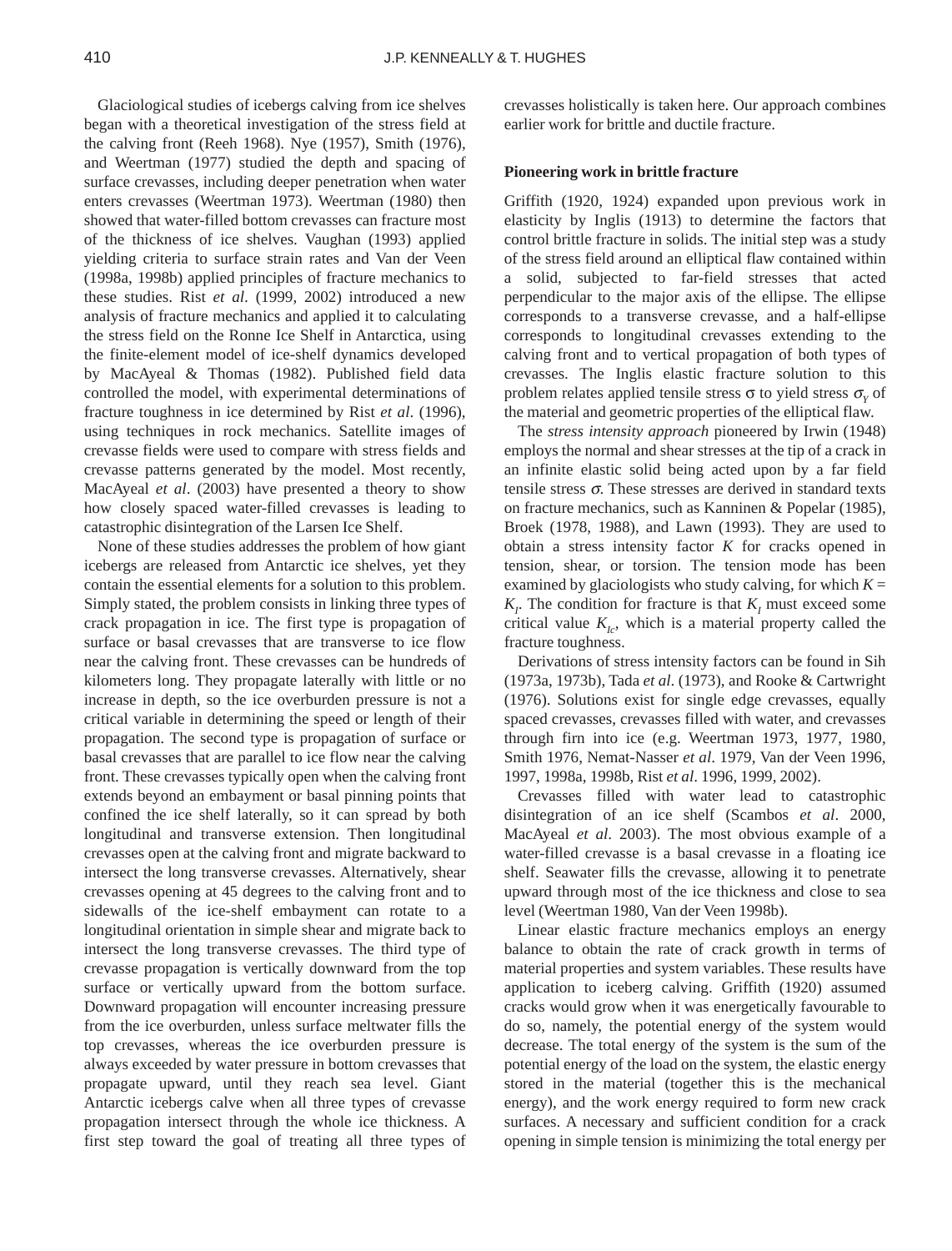unit area of the crack surfaces (Griffith 1920, 1924).

Mott (1948) assumed that since the total energy must be constant, its derivative with respect to crack length will be zero. From this assumption, Mott obtained the crack velocity through the material, which was near the speed of sound in the material. Roberts & Wells (1954), Berry (1960), and Dulaney & Brace (1960) found shortcomings in the pioneering formulation of Mott. Their work reduced the crack velocity to 38% of the sonic velocity for a Poisson's ratio of one-fourth.

These studies indicate that a crack will form in a solid in very little time. Consider this account from Swithinbank (1999, p. 96) reporting the formation of a new crevasse on an ice shelf in Antarctica: "As I was hammering in a tent peg, there was an alarming splitting sound that lasted seconds, rose in a crescendo, and ended with a crack like a rifle shot. I leapt away thinking that I had broken the snow bridge over a crevasse. I must have initiated a crack which then propagated because the surface was under tension. Next morning I found a 2 millimetre wide crack extending 35 metres from the tent peg that had given me a moment of terror."

Our contribution to crack propagation in ice shelves by brittle fracture is based on this observation by Swithinbank (Kenneally & Hughes 2004).

#### **Pioneering work in ductile fracture**

There are limitations to the use of linear elastic fracture mechanics in describing actual processes. In particular, stress is infinite at the crack tip, whereas ductile deformation occurs at the crack tip and imposes a finite yield stress.

An alternate yet equivalent treatment of crack formation



**Fig. 2.** Illustration of a dislocation and Burgers vector *b*. The lattice is distorted the dislocation ⊥, causing a displacement *b* to the right. Overall displacement  $\mathbf{b}_\tau$  results from a number of individual dislocations.

in a crystalline solid is based on dislocation theory, which makes use of the ductile zone. The problem is analysed by considering a build-up of dislocations in a system. Where fracture mechanics considers that the stresses at a crack tip become infinite, dislocation theory treats the infinite stress build-up as a collection of discrete dislocations at the crack tip and along the crack surface. When used in conjunction with linear elastic fracture mechanics, where the depths of crevasses in ice were determined, a more complete picture of crevasse formation is obtained. The results show that newly formed crevasses in ice are actually quite benign, and dangerous crevasse fields appear only after ductile deformation of the ice due to creep processes. Since ductile fracture by dislocations is rather new to studying calving of icebergs, the basic approach will now be reviewed and then extended.

The Burgers vector defines a dislocation mathematically, when an edge dislocation distorts a crystalline solid, as illustrated in Fig. 2. This is consistent with the Griffith-Inglis crack. When a large number of dislocations are present within a solid, the collection of Burgers vectors can be represented by a distribution function  $B(x_i)$  where  $x_i$  can be either *x*, *y*, or *z*. The total Burgers vector of dislocations located between  $x_i$  and  $x_i + \delta x_i$  is  $B(x_i) \delta x_i$ . The total displacement across a crack plane when dislocations pile up at  $x_i$  can then be written as:

$$
D(x_i) = \int_{x_i}^{\infty} B(x_i) dx_i
$$
 (1)

since the net displacement is the total Burgers vector. The traction stress at  $x_i$  produced on the plane of a discrete dislocation Burgers vector located at  $x'$ , is (Weertman 1996):

$$
\sigma_{T}\left(x_{i}\right)=\frac{Gb}{2\pi\alpha_{j}\left(x_{i}-x_{i}^{\prime}\right)}
$$
\n(2)

where *G* is the shear modulus and  $\alpha$ <sub>i</sub> is dependent on the type of dislocation being considered  $(j = e$  for edge dislocations and  $j = s$  for screw dislocations). If the total distribution of the Burgers vector can be written as  $B(x_i)$  as defined earlier, then the stress is:

$$
\sigma_{T}\left(x_{i}\right) = \frac{G}{2\pi\alpha_{j}}\int_{-\infty}^{\infty}\frac{B\left(x_{i}\right)dx_{i}}{x_{i}-x_{i}^{i}}.\tag{3}
$$

The inverse of Eq. (3) is:

$$
B(x_i) = -\frac{2\alpha_j}{\pi G} \int_{-\infty}^{\infty} \frac{\sigma(x_i) dx_i}{x_i - x_i}.
$$
 (4)

Equations (3)  $\&$  (4) are Hilbert transforms of one another. An explicit form for the dislocation distribution given in the pioneering work by Muskhelishvili (1953) is:

$$
B(x_i) = -\frac{2\alpha_j \sqrt{c^2 - x_i^2}}{\pi G} \int_{-c}^{c} \frac{\sigma(x_i) dx_i}{(x_i - x_i) \sqrt{c^2 - x_i^2}} \qquad (5)
$$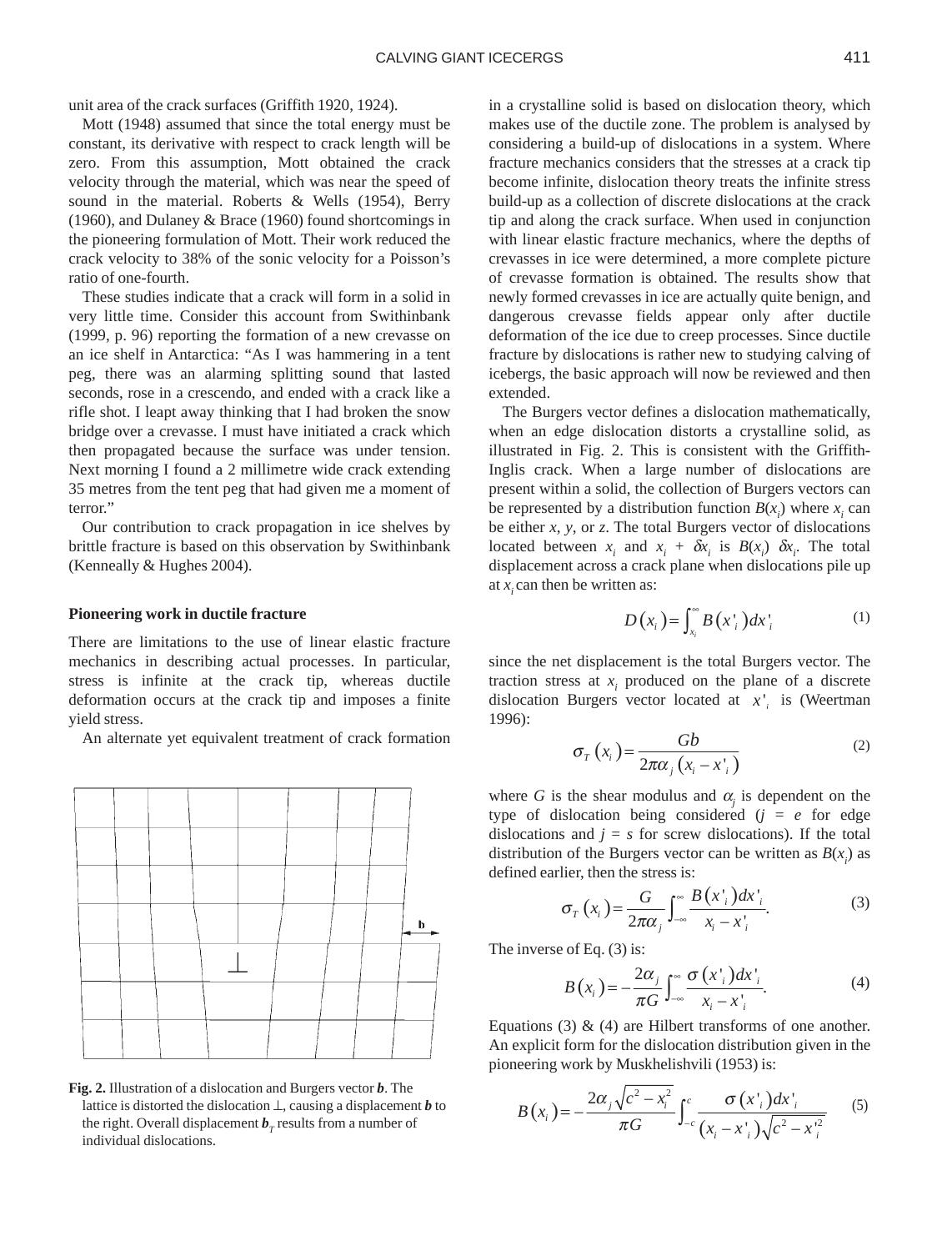where the distribution is defined to exist between the points *- c* < *xi* < *c* and is zero at all other points. The stress in regions where  $|x_i| > c$  is given as:

(6)  
\n
$$
\sigma(x_i) = -\frac{\sqrt{x_i^2 - c^2}}{\pi} \frac{x_i}{|x_i|} \int_{-c}^{c} \frac{\sigma(x_i) dx_i}{(x_i - x_i) \sqrt{c^2 - x_i^2}}.
$$

With these expressions, the dislocation density and stress are known everywhere along the crack plane. The term *c* must satisfy the following relations (Weertman 1996):

$$
\int_{-c}^{c} \frac{\sigma(x_{i}) dx_{i}}{\sqrt{c^{2} - x_{i}^{2}}} = 0
$$
 (7a)

$$
\int_{-c}^{c} \frac{x_i \sigma(x_i) dx_i}{\sqrt{c^2 - x_i^2}} = \frac{Gb_r}{2\alpha_j}
$$
(7b)

$$
\int_{-c}^{c} \frac{|x_i|\sigma(x_i)dx_i}{\sqrt{c^2 - x_i^2}} = \frac{G(b_R - b_L)}{2\alpha_j}.
$$
 (7c)

In these relations,  $\boldsymbol{b}_T = \boldsymbol{b}_R + \boldsymbol{b}_L$  is the net Burgers vector of all dislocations,  $\mathbf{b}_R$  is the net Burgers vector in the region  $0 < x_i < \infty$  and  $b_L$  is the net Burgers vector in the region  $-\infty < x_i < 0$ .

Explicit forms for the solutions to Eqs  $(5)$  &  $(6)$  are given in pioneering work by Weertman (1996) for the case of an infinite stress at the crack tip. Using his convention, the following relations for "mean stress" from  $+a$  to  $-a$  in the crack plane are defined for notational convenience (in the limit  $c \rightarrow a$ , the crack length):

$$
\overline{\sigma}_A = -\frac{1}{\pi} \int_{-a}^{a} \frac{\sigma(x_i) dx_i}{\sqrt{a^2 - x_i^2}} \tag{8a}
$$

$$
\overline{\sigma}_B = -\frac{1}{\pi a} \int_{-a}^{a} \frac{x_i \sigma(x_i) dx_i}{\sqrt{a^2 - x_i^2}}.
$$
 (8b)

With these definitions, Eqs  $(5)$  &  $(6)$  can be written as:

$$
B(x_i) = -\frac{2\alpha_j \sqrt{a^2 - x_i^2}}{\pi G} \int_{-a}^{a} \frac{\sigma(x_i) dx_i}{(x_i - x_i) \sqrt{a^2 - x_i^2}} + \frac{2\alpha_j}{G} \left[ \overline{\sigma}_A \frac{x_i}{\sqrt{a^2 - x_i^2}} + \left( \overline{\sigma}_B + \frac{Gb_r}{2\alpha_j \pi a} \right) \frac{a}{\sqrt{a^2 - x_i^2}} \right]
$$
(9)

and

$$
\sigma(x_i) = \frac{\sqrt{a^2 - x_i^2} x_i}{\pi} \int_{-a}^{a} \frac{\sigma(x_i) dx_i}{(x_i - x_i) \sqrt{a^2 - x_i^2}}
$$
(10)

$$
+\frac{x_i}{|x_i|}\left[\overline{\sigma}_A \frac{x_i}{\sqrt{a^2-x_i^2}} - \overline{\sigma}_A + \left(\overline{\sigma}_B + \frac{Gb_r}{2\alpha_j \pi a}\right) \frac{a}{\sqrt{a^2-x_i^2}}\right].
$$



**Fig. 3.** Illustration of an image crevasse situated directly above a real crevasse of depth *L*. The image crevasse also contains image dislocations, which are equal in number and opposite in orientation to the real dislocations, ⊥. In the map plane, *L* is the length of a longitudinal crevasse and *2L* is the length of a transverse crevasse.

Using the relation given by Eq. (1), the displacement can be solved as a function of depth into the material (or length in the map plane) up to a maximum dictated by the overall depth (or length) of the crevasse. All that remains is to determine the functional forms for Eq. (8) and plug these into Eq. (9) so that the integral in Eq. (1) can be evaluated.

As illustrated in Fig. 3, Weertman (1996) defines an "image" crack of height *L* located exactly above a real crack penetrating a depth *L* into the ice. The "image" crack is also real for transverse crevasses. The real and imaginary crevasses are then subjected to an applied stress:

$$
\sigma_{app}(z) = \sigma - \rho_i g |z| \tag{11}
$$

where  $\sigma$  is the deviatoric tensile pulling stress in the glacier and  $\rho$ <sub>*i*</sub> $g|z|$  represents the ice overburden pressure, taken as linearly increasing with depth, which will be amended later to take into account variations of the ice density with depth. The absolute value of *z* is necessary to insure proper symmetry. This applied stress is inserted into Eq. (9) with a change of variables appropriate to a more intuitive coordinate system, i.e. vertical direction *z* in the direction of crack growth:

$$
B_x(z) = -\frac{2\alpha}{G} \frac{\overline{\sigma}_A z}{\sqrt{L^2 - z^2}} - \frac{2\alpha}{G} \frac{\overline{\sigma}_B L}{\sqrt{L^2 - z^2}} - \frac{b_r L}{\pi \sqrt{L^2 - z^2}} + \frac{2\alpha \sqrt{L^2 - z^2}}{\pi G} \int_{-L}^{L} \frac{\sigma(z^r) dz^r}{(z - z^r) \sqrt{L^2 - z^r^2}}.
$$
\n(12)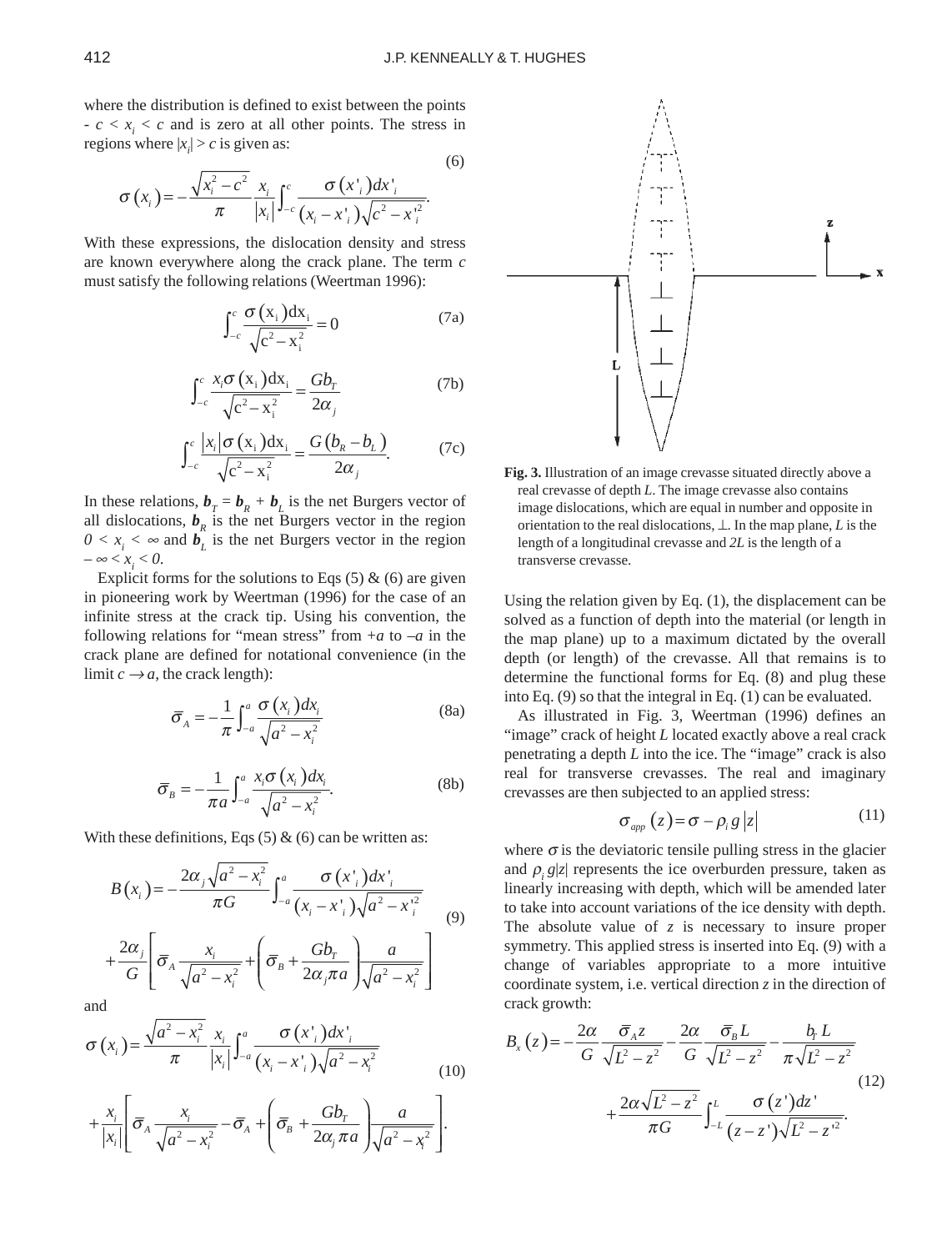In this expression,  $\sigma(z') = -\sigma_{app}(z')$ , the net Burgers vector  **(the image crevasse cancels all contributions from the** real crevasse),  $\sigma_i = \sigma_a = 1 - \nu$  for edge dislocations illustrated in Fig. 2 (where v is Poisson's ratio)  $\bar{\sigma}_A$  and  $\bar{\sigma}_B$ are

$$
\overline{\sigma}_A = -\frac{1}{\pi} \int_{-L}^{L} \frac{\sigma(z)dz}{\sqrt{L^2 - z^2}}
$$
(13a)

$$
\overline{\sigma}_B = -\frac{1}{\pi L} \int_{-L}^{L} \frac{z \sigma(z) dz}{\sqrt{L^2 - z^2}}
$$
 (13b)

The dislocation distribution is obtained by inserting Eq. (11) into Eq. (12) and the displacement of the crevasse is found by then inserting  $B_x(z)$  into Eq. (1) and integrating.

The dislocation distribution is found to be:

$$
B_x(z) = -\frac{2\alpha}{G}\overline{\sigma}_A \frac{z}{\sqrt{L^2 - z^2}} - \frac{2\alpha \rho_i gz}{\pi G} \ln\left(\frac{L + \sqrt{L^2 - z^2}}{L - \sqrt{L^2 - z^2}}\right).
$$
\n(14)

The displacement is then:

$$
D_x(z) = \int_z^L B_x(z')dz' = -\frac{2\alpha}{G}\overline{\sigma}_A\sqrt{L^2 - z^2} \qquad (15)
$$

$$
+ \frac{2\alpha\rho_i gz}{\pi G}L\sqrt{L^2 - z^2} - \frac{2\alpha\rho_i gz^2}{\pi G}\ln\left(\frac{L + \sqrt{L^2 - z^2}}{L - \sqrt{L^2 - z^2}}\right)
$$

where  $\bar{\sigma}_A = \sigma - 2\rho_i g L / \pi$  and  $\bar{\sigma}_B = 0$ .

In this constant density model, the total depth to which the crevasse penetrates is found by solving for *L* in the relation given by Eq. (13a):

$$
L = \frac{\pi \left(\sigma - \overline{\sigma}_{A}\right)}{2\rho_{i}g}.
$$
 (16)

The typical value for the tensile stress  $\sigma$  1 bar (0.1 MPa) is used and the density of ice is  $\rho_1 = 917$  kg m<sup>-3</sup>. A value of 0.3 is taken for Poisson's ratio <sup>υ</sup> and the shear modulus *G* is 3.6 GPa (Simmons & Wang 1971). The stress intensity factor (SIF) at the tip of the crevasse is  $K_i = \overline{\sigma}_A \sqrt{\pi} L$ , the SIF for the simple case of a crack with length 2L contained in a solid. Writing this relation in terms of the critical stress intensity factor  $K_c$  (taken here as 0.1 MPa·m<sup>1/2</sup>) and inserting it into Eq. (16) yields a value  $L \approx 15$  m. When this total depth is inserted into Eq. (15) this yields a maximum opening width  $D_x(0)$  of only 0.33 mm!

Weertman (1996) used a constant ice density in his calculation of the stress acting on a crevasse. For most glaciological applications Eq. (17) shows how density increases with depth, with constant *C* determined by field observation for densities  $\rho_i$  and  $\rho_s$  of ice and surface snow, respectively (Paterson 1994).

$$
\rho(z) = \rho_i - (\rho_i - \rho_s)e^{-cz} \tag{17}
$$

The applied stress at a depth *z* will now be (with absolute

values still required to preserve symmetry between the real and imaginary crevasse):

$$
\sigma(z) = -\sigma_{app} = -\sigma + \rho_i g |z| - \frac{(\rho_i - \rho_s) g}{C} (1 - e^{-c|z|})
$$
\n(18)

This new stress needs to be inserted into the relations given by Eqs  $(8)$  &  $(9)$ , which can then be integrated to yield a new displacement function  $D_x(z)$ .

By inspection it can be seen Eq. (8b) will be zero, since the integration is done for an odd function over a symmetric range. The mean stress  $\bar{\sigma}_A$  still needs to be calculated. Integration of the first two terms on the right hand side of Eq. (18) is trivial, but the third term presents more difficulty. In its current form, the integral:

$$
I = \int_{-L}^{L} \frac{e^{-C|z|} dz'}{\sqrt{L^2 - z'^2}}
$$
(19)

cannot be analytically determined. However, maximum penetration depths of crevasses are on the order of tens of metres and *C* is on the order of 0.02. This means the argument of the exponential will be on the order of 0.2, which is small enough that a series expansion of few terms is a valid approximation:

$$
e^{-C|z|} = \sum_{n=0}^{\infty} (-1)^n \frac{\left(C|z|\right)^n}{n!} \approx 1 - C|z| + \frac{C^2}{2}|z|^2 \quad (20)
$$

with all terms greater than  $O(z^2)$  ignored. The explicit form for the mean stress  $\sigma_A$  is then:

$$
\overline{\sigma}_A \approx \sigma - \frac{2\rho_i gL}{\pi} + \frac{(\rho_i - \rho_s)g}{\pi} \left( 2L - \frac{\pi CL^2}{4} \right). \quad (21)
$$

The new stress Eq. (18) is inserted into Eq. (9) to yield:

$$
B_x(z) = -\frac{2\alpha}{G}\overline{\sigma}_A \frac{z}{\sqrt{L^2 - z^2}} - \frac{2\alpha \rho_s g}{\pi G} z \ln\left(\frac{L + \sqrt{L^2 - z^2}}{L - \sqrt{L^2 - z^2}}\right)
$$

$$
-\frac{\alpha (\rho_i - \rho_s) g C}{G} z \sqrt{L^2 - z^2}.
$$
(22)

The first two terms on the right hand side of Eq. (22) are the same as the terms in the Weertman constant density model distribution, Eq. (14), with the only difference being  $\rho_i \rightarrow \rho_s$ in the second term. The last term is a correction to take into account the variation of density with depth. Finally, to get the lateral width of the crevasse as a function of depth *z*, Eq. (1) is utilized, with *z* replacing *x*: (23)

$$
D_{x}(z)=\int_{L}^{z}B_{x}(z')dz'.
$$

The final form for  $D_x(z)$  is: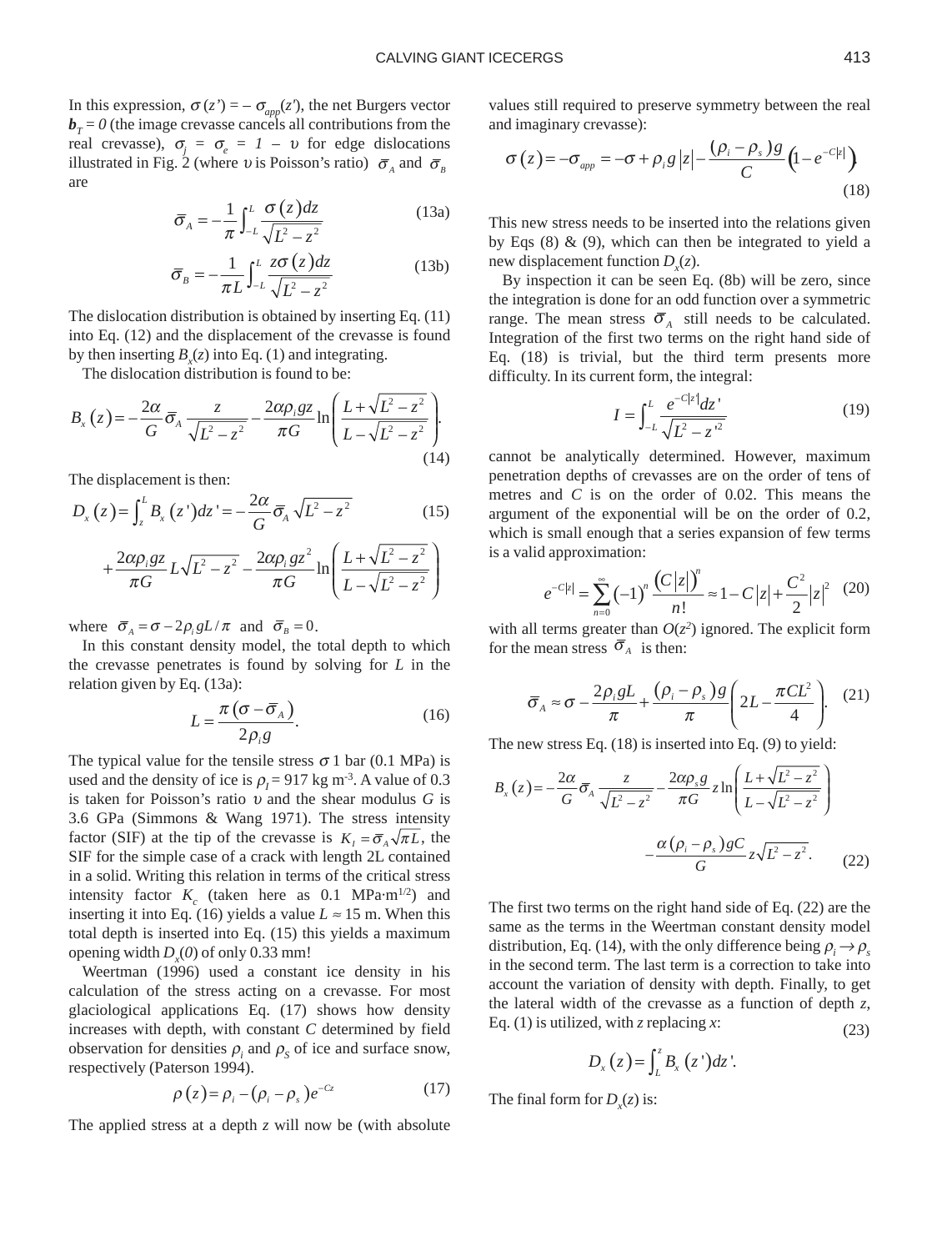

**Fig. 4.** Comparison of the two solutions describing maximum crevasse opening displacement with crevasse depth.

$$
D_x(z) = -\frac{2\alpha}{G}\overline{\sigma}_A\sqrt{L^2 - z^2} + \frac{\alpha(\rho_i - \rho_s)gC}{3G}\sqrt{(L^2 - z^2)^3} + \frac{2\alpha\rho_s g}{\pi G}\left[\sqrt{L^2 - z^2} - \frac{z^2}{2}\ln\left(\frac{L + \sqrt{L^2 - z^2}}{L - \sqrt{L^2 - z^2}}\right)\right] (24)
$$

which will be considered a valid approximation for crevasse depths  $L \leq 35$  m. The maximum depth *L* is taken from earlier calculations in linear elastic fracture mechanics. Again, the maximum width of the crevasse  $D_{x, max} = D_x(0)$  is quite small; a crevasse of depth 25 m only opens to 0.38 mm at the surface (Kenneally & Hughes 2004). The relationship between the maximum crevasse opening at the surface and the depth of the crevasse is shown in Fig. 4 for the cases of constant and increasing density with depth. The width of the crevasse measured by Swithinbank (1999), soon after he caused its formation, was on the order of 2 mm. The model derived in this section using dislocation theory may have shortcomings but it seems to be validated by Swithinbank's field evidence.

#### **Combining brittle and ductile fracture**

Denoting the stress perpendicular, or normal, to the cracking plane with the subscript *N* allows us to write for ice, following Barnby & Nicholson (1977):

$$
\sigma_N = \frac{K_I}{\sqrt{2\pi z}}\tag{25}
$$

where  $K<sub>i</sub>$  is the stress intensity factor for a tensile crack and  $\sigma_{N}$  is considered to be transient at a fixed total strain.

Steady-state values of the stress were determined by Barnby & Nicholson (1977) to be inversely proportional to *z*, specifically:

$$
\sigma_{ss} \propto z^{-1/(n+1)}
$$
 (26)



**Fig. 5.** Illustration of the relaxation relation. The elastic stressstrain curve (straight solid line) and the strain hardening stressstrain curve (curved solid line) satisfy points on the hyperbola (dashed line) defined by the strain energy relation in Eq. (29). The hyperbolic σε curve intersects the elastic  $\sigma_F$ ,  $\varepsilon_F$  and strain hardening  $\sigma_{ss}$ ,  $\varepsilon_{ss}$  curve, when the elastic and ductile strain energies (shaded areas) are equal, see Eq. (30).

where  $n$  in our application is the exponent in the flow law for creep of ice (Glen 1955): (27)

$$
\dot{\varepsilon} = A\sigma^n. \tag{27}
$$

When the flow law is written in integrated form, strain rate  $\dot{\varepsilon}$  produces strain  $\varepsilon$  in time  $t$  and softness constant *A* becomes a time-dependent hardening variable *A'=Atm*, where  $m = 1/3$  for transient creep and  $m = 1$  for steady-state creep. Then Eq. (27) can be written as a strain hardening law, with strain hardening taking place mainly during transient creep:

$$
\varepsilon = A' \sigma^n \tag{28}
$$

The relationship between *n* for creep and *n* for strain hardening is discussed by Hughes (1998, pp. 119–138 & 196–200). Both processes have comparable values of *n* during transient creep and unstable steady-state creep just prior to recrystallization in ice.

Thus far, the analysis has dealt with the creep-induced stresses in the material. To connect the steady-state ductile solution with the elastic solution, it is assumed that the stress at all points ahead of the crack tip relax in a ductile manner from the elastic solution via the relation (Barnby & Nicholson 1977):

$$
\sigma \varepsilon = Q^2 \tag{29}
$$

where  $\sigma \varepsilon$  is the strain energy and *Q* is some constant, see Fig. 5. This assumption results in a mathematical connection between the elastic stress-strain curve and the steady-state ductile curve:

$$
\sigma_E \varepsilon_E = \sigma_{ss} \varepsilon_{ss} \tag{30}
$$

where the subscript E denotes the elastic situation. The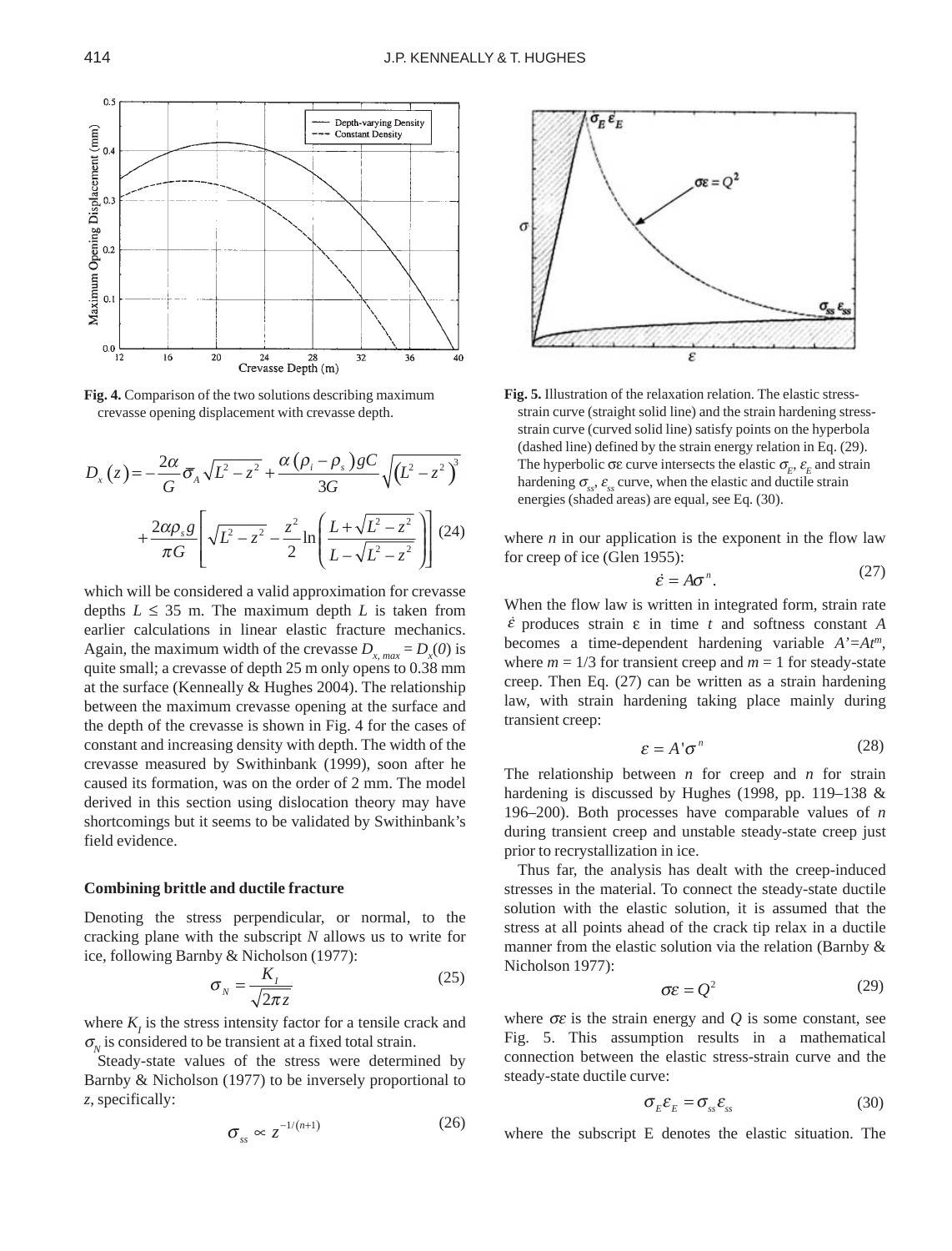

elastic stress is given by Eq. (25). Recasting the form of Eq. (28) as  $\varepsilon_{ss} = A' \sigma_{ss}^n$ , the integrated form of the flow law for ice with the time dependence contained in the variable A', and employing Eq. (30) gives:

$$
\sigma_{ss} = \frac{\sigma_E \varepsilon_E}{\varepsilon_{ss}} = \frac{\sigma_E \varepsilon_E}{A' \sigma_{ss}^n}
$$
(31)

Since  $\sigma_F = E \varepsilon_F$  for elastic Young's modulus *E* (Hooke's Law):

$$
\sigma_{ss}^{n+1} = \frac{\sigma_E^2}{A^{\prime} E}.
$$
\n(32)

Substituting the elastic normal stress from Eq. (25) gives:

$$
\sigma_{ss}^{n+1} = \frac{K_I^2}{2\pi \ zA'E} \tag{33}
$$

which is the final form given by Barnby & Nicholson (1977):

$$
\sigma_{ss} = \left[\frac{K_I^2}{2\pi A^T E}\right]^{1/(n+1)} z^{-1/(n+1)}
$$
(34)

This result gives the steady state distribution of the stresses ahead of a crack tip. It displays the correct dependence on *z* shown in Eq. (26) and it includes parameters for both elastic  $(E, K)$  and ductile  $(A', n)$ , material properties (Hutchinson 1968, Rice & Rosengren 1968, Barnby & Nicholson 1977).

#### **A new crack growth law**

The original treatment of crack growth was by Barnby & Nicholson (1977) with a correction and modification by Evans (1984). Consider the HRR (Hutchinson, Rice, and Rosengren) stress fields of a strain hardening ductile material (Hutchinson 1968, Rice & Rosengren 1968). The results derived in these papers give the normal stress fields, normal in relation to the plane along which the crack is propagating, as :

$$
\sigma_N = C \cdot r^{-1/(n+1)} \tag{35}
$$



Fig. **6.** Geometry of the system for Eq. (36). **Fig. 7.** Blunted crack tip and variables to describe the geometry as defined by Evans (1984).

where  $C^*$  is related to the energies contained in the stress fields. For a pre-existing crack of depth *h* in a solid of thickness *H*, width *W*, and infinite length, as shown in Fig. 6, the net load *F* that acts on the *uncracked* portion of the solid can be written as:

$$
F = W \int_0^{H-h} \sigma_N(r) dr \tag{36}
$$

where the normal stress  $\sigma_{N}(r)$  is taken to be Eq. (34). Substituting and carrying out the integration with  $r \rightarrow z$ , the force is:

$$
F = W \left(\frac{K^2}{2\pi A' E}\right)^{1/(n+1)} \left(\frac{n+1}{n}\right) (H - h)^{n/(n+1)} \quad (37)
$$

From Eq. (34) with  $\sigma_{ss} = \sigma_n$ , Eq. (37) becomes:

$$
\sigma_N = \frac{F}{W} z^{-1/(n+1)} \left( \frac{n}{n+1} \right) (H - h)^{-n/(n+1)}.
$$
 (38)

The net stress on the uncracked portion is force *F* acting on uncracked area (*H – h*) *W*:

$$
\sigma_{net} = \frac{F}{(H-h)W}.
$$
\n(39)

Combining Eqs  $(38)$  &  $(39)$  gives:

$$
\sigma_N = \frac{n}{n+1} \sigma_{net} \left( \frac{z}{H-h} \right)^{-1/(n+1)}
$$
(40)

which relates the normal stress field ahead of the crack tip to geometric properties of the system and the strain hardening exponent. These are readily available.

For practical applications of this formula, consider the case of a single "blunted" edge crack in the solid (Evans 1984). A blunted crack is defined as a crack where the two faces do not meet in a sharp point; rather, they are joined by a ligament of some length (Fig. 7). This allows an explicit form for the crack growth rate to be determined. If the length of the ligament is  $\phi$ , and the critical ligament length is given by: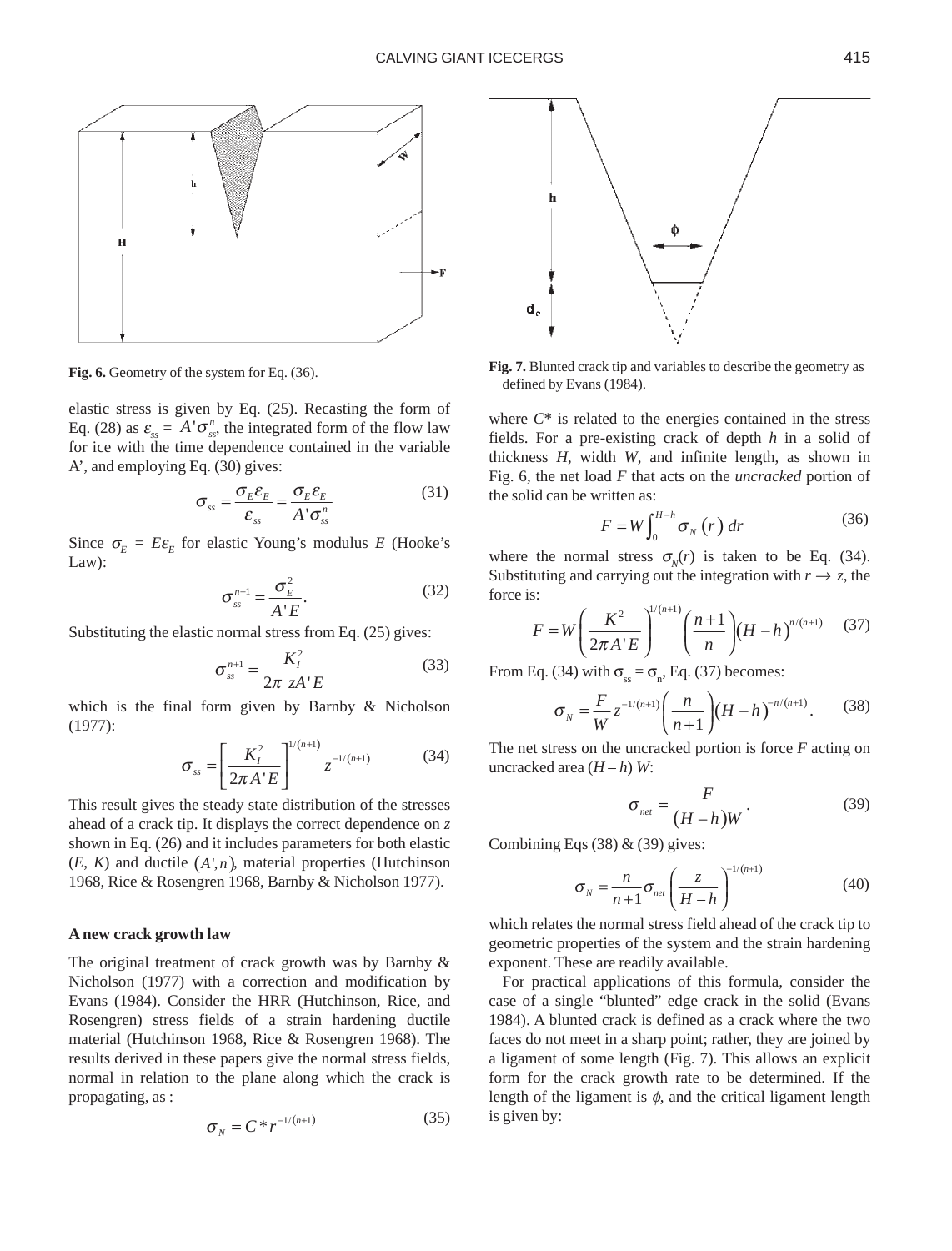$(41)$ 

$$
\phi_{c} = \varepsilon_{f} \phi \tag{41}
$$

where  $\varepsilon_f$  is the failure strain of the ligament, one can differentiate and determine the critical ligament displacement rate to be:

$$
\dot{\phi}_c = \left(\dot{\varepsilon}_n \phi\right)_{z=d_c} \tag{42}
$$

where the variable  $d_{\alpha}$  is the distance from the blunted end of the crack tip to the point where the two faces would normally intersect as a sharp edge. The flow law for creep given by Eq. (27), with  $\sigma = \sigma_N$  given by Eq. (40) when  $z =$  $d_c$ , can be substituted into Eq. (42) to get:

$$
\dot{\phi}_c = \phi A \left[ \frac{n}{n+1} \sigma_{net} \left( \frac{d_c}{H-h} \right)^{-1/(n+1)} \right]^n.
$$
 (43)

The variable  $d_c$  is a controlling quantity that determines exactly how far the crack will grow in each time increment. Assume that the crack will propagate forward a distance  $d<sub>s</sub>$ when the stretched length of the ligament acquires the critical value  $\phi_c$ . The crack is not only getting longer, but also wider. With this assumption a rate of crack growth can then be defined, using similar triangles, as:

$$
\frac{\dot{h}}{\dot{\phi}_c} = \frac{d_c}{\phi_c}.
$$
\n(44)

Recognizing that:

$$
\varepsilon_f = \frac{\phi_c}{\phi} \tag{45}
$$

and substituting Eqs  $(44)$  &  $(45)$  into Eq.  $(43)$ , the final crack growth rate law is determined to be:

$$
\dot{h} = \frac{A}{\varepsilon_f} \left[ \frac{n \sigma_{\text{net}}}{n+1} \right]^n \left( H - h \right)^{n/(n+1)} d_c^{1/(n+1)}.
$$
 (46)

An explicit form for crack length as a function of time can now be obtained. Rewrite Eq. (46) in the form:

$$
\dot{h} = k \left( H - h \right)^{n/(n+1)} \tag{47}
$$

where the variable *k* has been introduced as:

$$
k = \frac{A}{\varepsilon_f} \left( \frac{n \sigma_{\text{net}}}{n+1} \right)^n d_c^{1/(n+1)}.
$$
 (48)

Integrating both sides with explicit limits:

$$
\int_{h_o}^{h} \frac{dh}{(H - h)^{n/(n+1)}} = \int_0^t k dt
$$
\n(49)

gives the analytical solution:

$$
h(t) = H - \left[ \left( H - h_o \right)^{1/(n+1)} - \left( n+1 \right) kt \right]^{n+1} . \tag{50}
$$

Equation (50) is valuable if only for its simplicity, considering the analysis that was employed.

#### Applications to ice shelves

The longitudinal thickness profiles determined by Van der Veen (1999) for ice shelves can be related to distance x from the ice-shelf grounding line, where top and bottom crevasses can be nucleated when ice velocity increases as grounded ie becomes afloat. The simplest expression for ice velocity  $U(x)$  at time *t*, where  $t = 0$  at  $x = 0$ , is:

$$
x = U\left(x\right)t\tag{51}
$$

 $(5.1)$ 

where mass-balance equilibrium requires that for  $U_0$  and  $H_0$ at  $x = 0$ :

$$
U\left(x\right)H\left(x\right) = U_o H_o + Mx.\tag{52}
$$

Here a constant mass balance *M* is positive for accumulation and negative for ablation. Combining Eqs (51) & (52):

$$
x = \left[\frac{U_o H_o + Mx}{H(x)}\right]t.
$$
 (53)

Equation (50) is modelled for a linear ice shelf of length *L*. A basal crack of length  $l$  starts with length  $l_0$  at the grounding line, where  $\delta U/\delta x$  is greatest, at time  $t = 0$ . The crack will grow in the vertical direction as it propagates horizontally with velocity  $U(x)$ , the velocity of the ice shelf. Parameters to be used in the model include grounding-line values of thickness  $H_0 = 1000$  m and velocity  $U_0 = 250$  m  $yr^{-1}$ . The ice softness parameter *A* for  $n = 3$  is taken to be 6.8 x  $10^{-24}$  Pa<sup>-3</sup> s<sup>-1</sup> for  $T = 0$ °C in water-filled crevasses (Paterson 1994). A failure strain  $\varepsilon$ <sub>*f*</sub> = 0.4, the recrystallization strain of ice, is chosen (Hughes 1998). Assume for simplicity that a surface crevasse of depth *a* forms directly above the basal crevasse and is filled with meltwater deep enough to eliminate hydrostatic pressure from the solution. From fracture mechanics arguments, the initial length of the basal crack is taken to be 21 m and the depth of the surface crevasse is 32 m. The difference arises from using a lower value for the fracture toughness of ice at the surface versus the base, see Rist *et al*. (1996, 1999). A quantity  $\delta H$  is defined to be  $\delta H = H - l(t) - a$  and that time  $t_{meet}$  is achieved when  $\delta H = 0$ .

The longitudinal tensile stress caused by gravitational spreading of an ice shelf is (Thomas 1973a, 1973b):

$$
\sigma_{\scriptscriptstyle T} = \sigma_{\scriptscriptstyle x} - \sigma_{\scriptscriptstyle z} = \frac{\rho_{\scriptscriptstyle i} g H\left(x\right)}{2\left(2+\dot{\varepsilon}_{\scriptscriptstyle y}/\dot{\varepsilon}_{\scriptscriptstyle x}\right)} \left(1-\frac{\rho_{\scriptscriptstyle i}}{\rho_{\scriptscriptstyle w}}\right) - \sigma_{\scriptscriptstyle c} \quad (54)
$$

where  $\dot{\mathcal{E}}_x$  and  $\dot{\mathcal{E}}_y$  are respective longitudinal and transverse strainrates and  $\sigma$  is a compressive back-stress caused by side shear in an ice shelf confined in an embayment. If the sides are parallel,  $\dot{\mathcal{E}}_y = 0$  and  $\sigma_c$  is given by the force balance for an ice shelf of length *L* from the grounding line to the calving front:

$$
\sigma_c H\left(x\right) W = 2\overline{\sigma}_{xy} \overline{H}\left(x\right)\left(L - x\right) \tag{55}
$$

for ice-shelf thickness *H* and width *W* at distance *L – x* from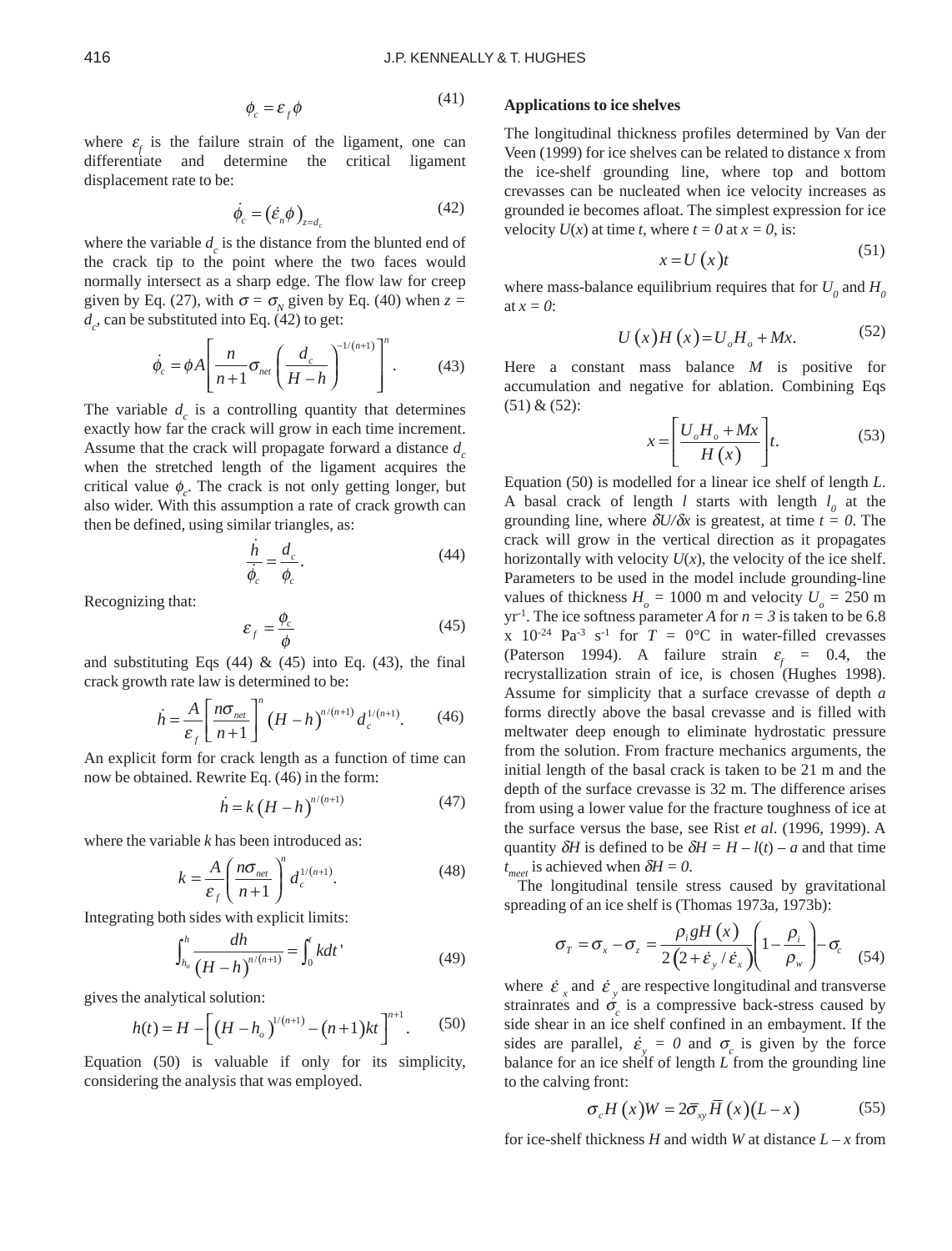**Table I.** Summary of results for three different ice sheet profiles and a range of values  $d_c$ .

| $d_c$<br>(m) | M<br>$(m yr^{-1})$ | $t_{\text{meet}}$<br>(yrs) | meet<br>(km) |
|--------------|--------------------|----------------------------|--------------|
|              | $\Omega$           | 47.6                       | 11.9         |
| 0.1          |                    | 48.2                       | 12.0         |
|              | $-1$               | 46.5                       | 11.6         |
| 1            | $\overline{0}$     | 29.1                       | 7.3          |
|              |                    | 29.2                       | 7.3          |
|              | $-1$               | 28.6                       | 7.2          |
| 5            | $\Omega$           | 20.1                       | 5.1          |
|              |                    | 20.6                       | 5.1          |
|              | $-1$               | 30.7                       | 5.1          |

the calving front, over which distance  $\bar{H}$  is the average ice thickness and  $\bar{\sigma}_{xy}$  is the average side shear stress. This was treated by Kenneally & Hughes (2004), and is not revisited here. Equation (55) shows that maximum  $\sigma_c$  is at the grounding line  $(x = 0)$  and zero at the calving front  $(x = L)$ . Values of  $\sigma_c$  for the Ross Ice Shelf were determined by Thomas & MacAyeal (1982).

Ice-shelf profiles derived by Van der Veen (1999) for three mass balances,  $M = 0$ ,  $M = 1$  m a<sup>-1</sup>, and  $M = -1$  m yr<sup>-1</sup>, and  $\sigma_w = 0$  were used to obtain  $H(x)$  for  $U_o = 250$  m yr<sup>-1</sup>. Equation (50) for the ductile fracture model was then solved for a range of values of  $d<sub>a</sub>$  (the measure of the bluntness of the crack tip). The time  $t_{meet}$  and distance  $L_{meet}$  from the grounding line to the point where the crevasses join are summarized in Table I.

It can be seen from these results that, as  $d_c$  increases, the accumulation rate, and therefore the ice-shelf profile, becomes less important in determining the time it takes for the cracks to meet. However, even though  $d<sub>c</sub>$  increases by a factor of 50, the time to meet only decreases by a factor of two. The effect of the parameter  $d_{\alpha}$  in determining the rate at which cracks grow is minimal, which is encouraging since determining an actual value for this parameter is difficult at best.

When the analysis dealt solely with elastic fracture mechanics as the rate-determining factor, it was shown that elastic cracks propagate through ice at velocities approximating the speed of sound. Our analysis for ductile cracks in ice shelves produces cracks that propagate to complete fracture in 20 to 50 years over a distance of 5 km to 12 km from the grounding line. This, of course, ignores reduced crack propagation rates as water freezes onto cold crack walls.

# **Conclusions**

Calving of giant icebergs from ice shelves and ice streams that fringe and drain the marine West Antarctic Ice Sheet has proliferated in this decade. As a consequence, the northern, eastern, and western margins have sustained reduced buttressing, and increased lowering of interior ice elevations has been reported (Bindschadler 1997, Shepherd *et al*. 2001, Zwally *et al*. 2002). A selective review of linear elastic fracture mechanics, following Griffith (1920, 1924), and dislocation based fracture mechanics, following Weertman (1996), has led to a steady-state distribution of stresses at a crack tip that depends on both elastic and ductile properties of a crystalline material, and that provides a growth law for the growth of cracks. This law is applied to a typical Antarctic ice shelf and ice stream, with crack initiation caused by longitudinal tension when velocity increases as grounded ice becomes afloat. This allows simultaneous nucleation of both top and bottom cracks that then grow toward each other and release a giant iceberg when they meet. Typical sizes of icebergs are 5 to 12 km in longitudinal length. This crack spacing seems to be tied to the time needed to fracture the whole ice thickness, as if tensile stresses propagate existing cracks to complete fracture before they open new cracks. They are released every 20 to 48 years. These results are only approximate, since freezing rates of water in crevasses, ice-shelf geometry, and constraints on shelf flow are not considered. In addition, release of giant icebergs also requires intersection of longitudinal and transverse crevasses, not just their vertical propagation through the ice thickness. Propagation and intersection of these crevasses entails only removal of the stress intensity factor for the ice overburden pressure in the analysis presented here, but their faster propagation rates must travel greater distances than for slower vertical crack propagation.

Without formal proof, our work encourages us to propose a General Principle of calving of giant icebergs. The externally applied gravitational tensile stress in an ice shelf is increasingly magnified in the shrinking cross-section of ice between advancing top and bottom crevasses, thereby preventing new tensile crevasses from opening until complete fracture occurs when the top and bottom crevasses meet so that the strain energy becomes redistributed through the whole ice thickness near or at the location where the crevasse first opened. This location will be a distance from the fully fractured ice determined by the ice-shelf velocity and the time needed for top and bottom crevasses to meet. If the top crevasse is not filled with water, this advance is slowed as the ice overburden pressure increases at the top crack tip. Being not affected by ice overburden pressure, propagation of transverse and longitudinal tensile cracks will continue to advance in the plane of the ice shelf until they intersect other longitudinal and transverse crevasses. When the top and bottom crevasses meet for these intersecting crevasses, a giant tabular iceberg will be released from the ice shelf.

### **Acknowledgement**

This work was supported by NASA and by NSF, including CReSIS funding. We thank Beverly Hughes for processing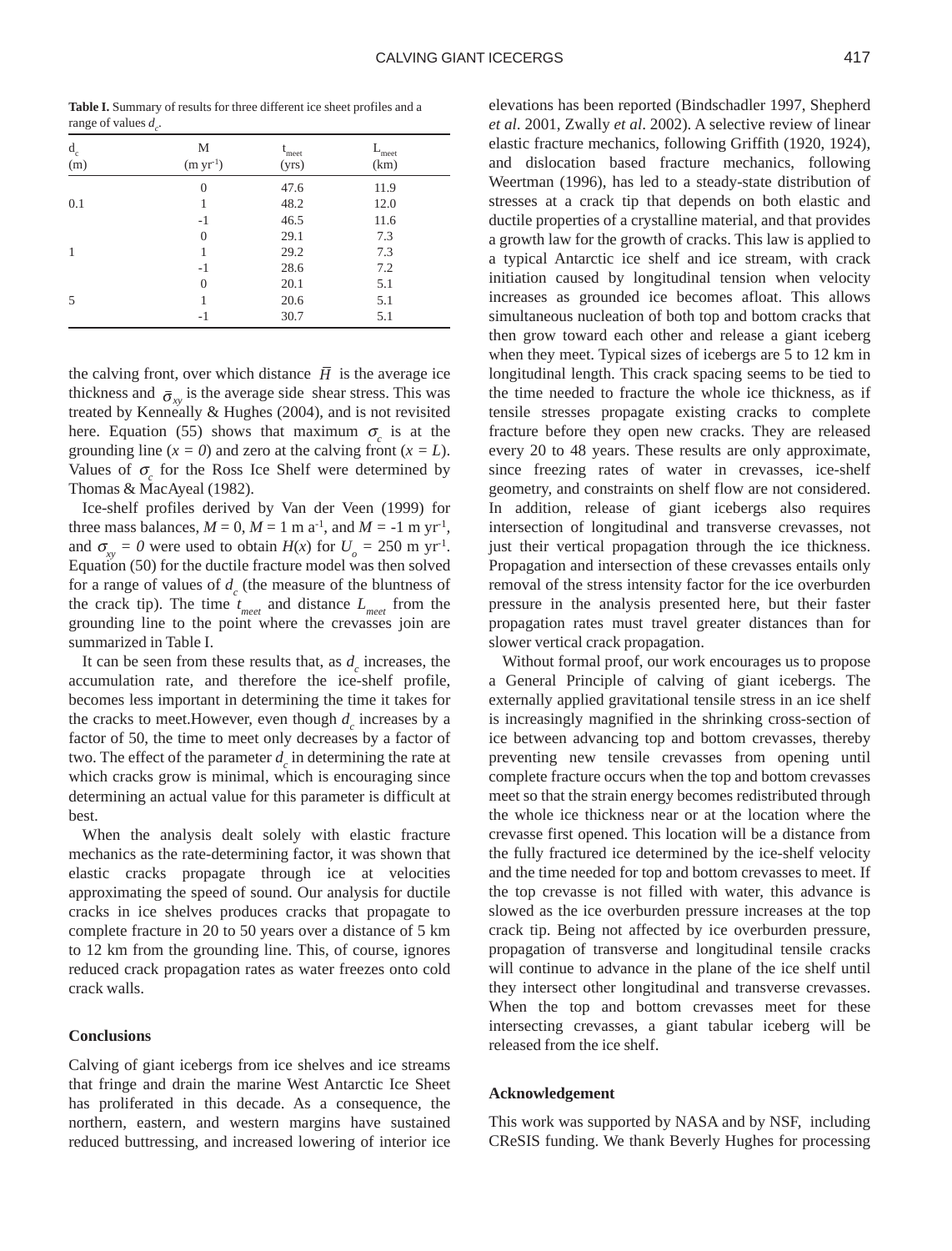this paper. Two referees provided guidance in tightening our manuscript and eliminating problematic speculations.

#### **References**

- ANDERSON, J.B. 1999. *Antarctic marine geology*. Cambridge: Cambridge University Press, 289 pp.
- BARNBY, J.T. & NICHOLSON, R.D. 1977. Local stress and strain during crack growth by steady-state creep. *Journal of Material Sciences,* **12**, 2099–2108.
- BERRY, J.P. 1960. Some kinetic considerations of the Griffith Criterion for fracture. *Journal of Mechanics and Physics of Solids,* **8**, 194–216.
- BINDSCHADLER, R. 1997. Actively surging West Antarctic ice streams and their response characteristics. *Annals of Glaciology,* **24**, 409–414.
- BINDSCHADLER, R. 1998. Monitoring ice sheet behavior from space. *Reviews of Geophysics,* **36**, 79–104.
- BINDSCHADLER, R. & VORNBERGER, P. 1998. Changes in the West Antarctic Ice Sheet since 1963 from declassified satellite photography. *Science,* **279**, 689–692.
- BROEK, D. 1978. *Elementary engineering fracture mechanics*. Alphen aan den Rijn: Sitjoff & Noordhoff, 437 pp.
- BROEK, D. 1988. *The practical use of fracture mechanics*. Boston: Kluwer Academic Publishers, 522 pp.
- CONWAY, H., HALL, B.L., DENTON, G.H., GADES, A.M., & WADDINGTON, E. 1999. Past and future grounding-line retreat of the West Antarctic Ice Sheet. *Science,* **286**, 280–283.
- DE ANGELIS, H. & SKVARKA, P. 2003. Glacier surge after ice shelf collapse. *Science,* **299**, 1560–1562.
- DOAKE, C.S.M. & VAUGHAN, D.G. 1991. Rapid disintegration of the Wordie Ice Shelf in response to atmospheric warming. *Nature,* **350**, 328–330.
- DULANEY, E.N. & BRACE, W.F. 1960. Velocity behavior of a growing crack. *Journal of Applied Physics,* **31**, 2233–2236.
- EVANS, H.E. 1984. *Mechanisms of creep fracture*. Amsterdam: Elsevier, 319 pp.
- FERRIGNO, J.G. & GOULD, W.G. 1987. Substantial changes in the coastline of Antarctica revealed by satellite imagery. *Polar Record,* **23**, 577–583.
- GLEN, J.W. 1955. The creep of polycrystalline ice. *Proceedings of the Royal Society of London,* **228A**, 519–538.
- GRIFFITH, A.A. 1920. The phenomena of rupture and flow in solids. *Philosophical Transactions of the Royal Society of London,* **221A**, 163–197.
- GRIFFITH, A.A. 1924. The theory of rupture. *In* BIEZENO, C.B. & BERGERS, J.M., *eds. Proceedings of the First International Congress on Applied Mechanics.* Delft, Netherlands: J. Waltman, 54–63.
- HUGHES, T. 1981b. The weak underbelly of the West Antarctic Ice Sheet (letter). *Journal of Glaciology,* **27**, 518–525.
- HUGHES, T. 1998. *Ice sheets*. New York: Oxford University Press, 343 pp.
- HUTCHINSON, J.W. 1968. Singular behavior at end of a tensile crack in a hardening material. *Journal of Mechanics and Physics of Solids,* **16**, 13–31.
- INGLIS, C.E. 1913. Stresses in a plate due to the presence of cracks and sharp corners. *Transactions of the Institute of Naval Architects,* 55, 219–241.
- IRWIN, G.R. 1948. Fracture dynamics. *In Fracturing of metals.* Cleveland: American Society for Metals, 147–166.
- KANNINEN, M.F. & POPELAR, C.H. 1985. *Advanced fracture mechanics*. New York: Oxford University Press, 563 pp.
- KENNEALLY, J.P. & HUGHES, T.J. 2004. Fracture and back stress along the Byrd Glacier flowband on the Ross Ice Shelf. *Antarctic Science,* **16**, 345–354.
- KEYS, H.J.R., JACOBS, S.S. & BRIGHAM, L.W. 1998. Continued northward expansion of the Ross Ice Shelf, Antarctica. *Annals of Glaciology,* **27**, 93–98.
- LAWN, B. 1993. *Fracture of brittle solids*. Cambridge: Cambridge University Press, 384 pp.
- LAZZARA, M.A., JEZEK, K., SCAMBOS, T.A., MACAYEAL, D.R. & VAN DER VEEN, C.J. 1999. On the recent calving of icebergs from the Ross Ice Shelf. *Polar Geography,* **23**, 201–212.
- LUCCHITTA, B.K., SMITH, C.E., BOWELL, J.A. & MULLINS, K.F. 1994. Velocities and mass balance of Pine Island Glacier, West Antarctica, derived from ERS-1SAR images. *In The Second ERS-1 Symposium, 11–14 October 1993.* Hamburg, Germany: European Space Agency (ESA SP–361), 147–151.
- MACAYEAL, D.R., SCAMBOS, T.A., HULBE, C.L. & FAHNESTOCK, M.A. 2003. Catastrophic ice-shelf break-up by an ice-shelf-fragment-capsize mechanism. *Journal of Glaciology,* **49**, 22–36.
- MACAYEAL, D.R. & THOMAS, R.H. 1982. Numerical modeling of ice-shelf motion. *Annals of Glaciology,* **3**, 189–194.
- MERCER, J.H. 1978. West Antarctic Ice Sheet and CO<sub>2</sub> greenhouse effect: a threat of disaster. *Nature,* **271**, 321–325.
- MOTT, N.F. 1948. Fracture of metals. *Engineering,* **165**, 16–18.
- MUSKHELISHVILI, N.I. 1953. *Some basic problems on the mathematical theory of elasticity; fundamental equations, plane theory of elasticity, torsion, and bending*. Gronigen: Noordhoff, 704 pp.
- NEMAT-NASSER, S., GRANRATNACHAI, A. & KEER, L.M. 1979. Spacing of water-free crevasses. *Journal of Geophysical Research,* **84**, 4611–4620.
- NYE, J.F. 1957. The distribution of stress and velocity in glaciers and ice sheets. *Proceedings of the Royal Society of London,* **239A**, 113–133.
- PATERSON, W.S.B. 1994. *The physics of glaciers*. Oxford: Pergamon Publishing, 480 pp.
- RABUS, B.T., LANG, O. & ADOLPHUS, U. 2003. Inter-annual velocity variations and recent calving of Thwaites Glacier Tongue, West Antarctica. *Annals of Glaciology*, **36**, 215–224.
- REEH, N. 1968. On the calving of ice from floating glaciers and ice shelves. *Journal of Glaciology,* **7**, 215–232.
- RICE, J.R. & ROSENGREN, G.F. 1968. Plane strain deformation near a crack tip in a power-law hardening material. *Journal of Mechanics and Physics of Solids,* **16**, 1–12.
- RIGNOT, E.J. 1998a. Fast recession of a West Antarctic glacier. *Science,* **281**, 549–551.
- RIGNOT, E.J. 1998b. Radar interferometry detection of hinge-line migration on Rutford Ice Stream and Carlson Inlet, Antarctica. *Annals of Glaciology,* **27**, 25–32.
- RIGNOT, E.J. 2001. Evidence for rapid retreat and mass loss of Thwaites Glacier, West Antarctica. *Journal of Glaciology,* **47**, 213–222.
- RIGNOT, E. 2002. Ice-shelf changes in Pine Island Bay, Antarctica, 1947–2000. *Journal of Glaciology*, **48**, 247–256.
- RIGNOT, E.J. & JACOBS, S.S. 2002. Rapid bottom melting widespread near Antarctic Ice Sheet grounding lines. *Science,* **296**, 2020–2023.
- RIGNOT, E.J. & MACAYEAL, D.R. 1998. Ice-shelf dynamics near the front of the Filchner-Ronne Ice Shelf, Antarctica. *Journal of Glaciology,* **44**, 405–418.
- RIST, M.A., SAMMONDS, P.R., MURRELL, S.A.F., MEREDITH, P.G., DOAKE, C.S.M., OERTER, H. & MATSUKI, K. 1999. Experimental and theoretical fracture mechanics applied to Antarctic ice fracture and surface crevassing. *Journal of Geophysical Research,* **104**, 2973–2987.
- RIST, M.A., SAMMONDS, P.R., MURRELL, S.A.F., MEREDITH, P.G., OERTER, H. & DOAKE, C.S.M. 1996. Experimental fracture and mechanical properties of Antarctic ice: preliminary results. *Annals of Glaciology,* **23**, 85–102.
- RIST, M.A., SAMMONDS, P.R., OERTER, H. & DOAKE, C.S.M. 2002. Fracture of Antarctic shelf ice. *Journal of Geophysical Research,* **107**, ECV 1–13.
- ROBERTS, D.K. & WELLS, A.A. 1954. The velocity of brittle fracture. *Engineering,* **178**, 820–821.
- ROOKE, D.P. & CARTWRIGHT, D.J. 1976. *Compendium of stress intensity factors*. London: HMSO, 330 pp.
- ROTT, H., SKVARCA, P. & NAGLER, T. 1996. Rapid collapse of northern Larsen Ice Shelf, Antarctica. *Science,* **271**, 788–792.